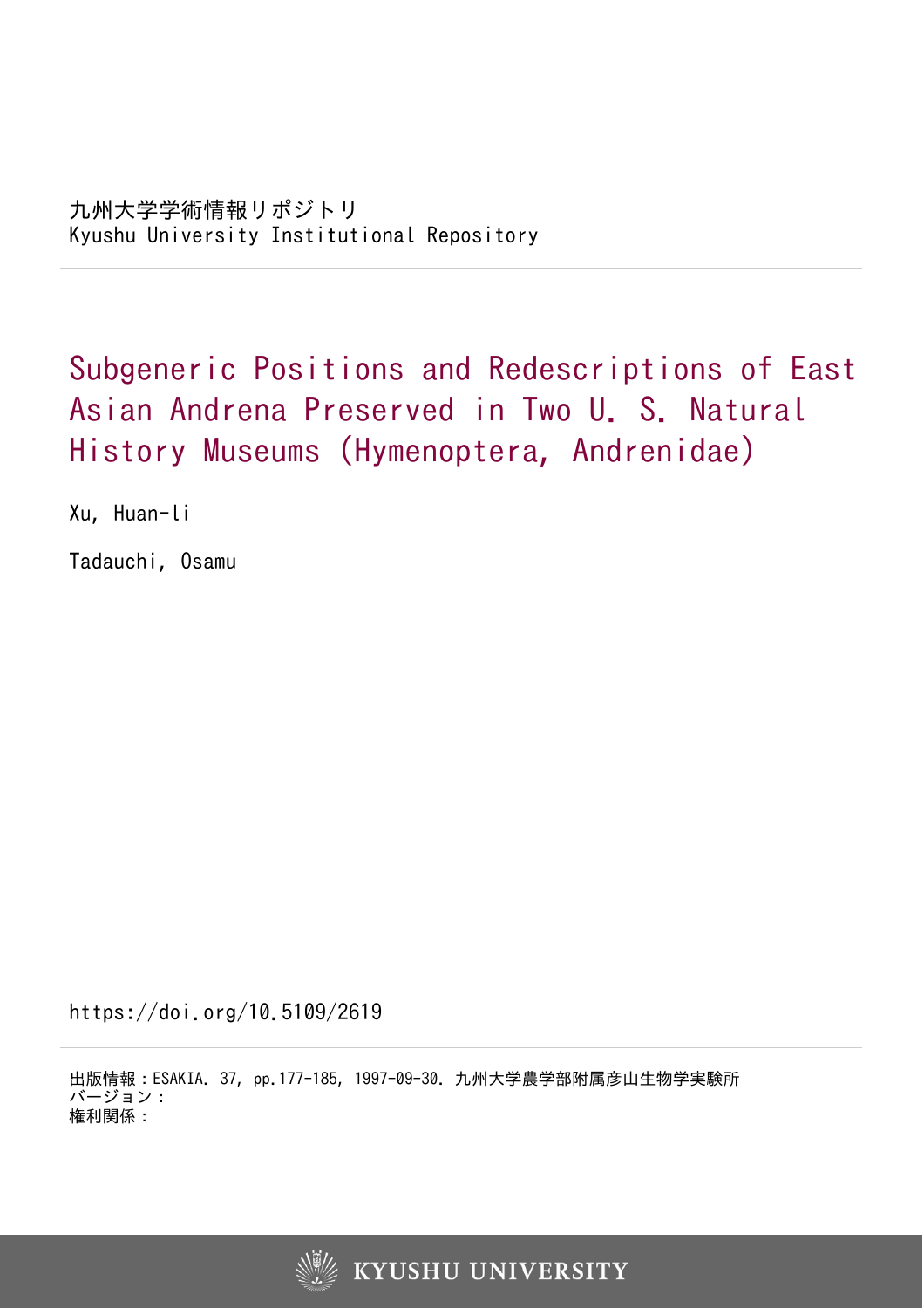# **Subgeneric Positions and Redescriptions of East Asian** *Andrena* **Preserved in Two U. S. Natural History Museums (Hymenoptera, Andrenidae)**<sup>11, 2</sup>, 3)

# **Huan-Ii XV and Osamu T ADAUCHI**

Entomological Laboratory, Faculty of Agriculture, Kyushu University, Fukuoka 812-8 1, Japan

**Abstract.** Six species of the genus *Andrena* described by Cockerell from China and Japan, which are preserved in the National Museum of Natural History, Smithsonian Institution, Washington D. C. and the American Museum of Natural History, New York, are examined. Three synonyms are newly recognized, *Andrena praecociformis* Cockerell and *Andrena speculellcr* Cockerell are synonymized with *Andrena hebes* Perez and *Andrencl melanospila* Cockerell, respectively, in addition, *Andrena* (Simandrena) *koma* Hirashima is synonymized with *Andrena delicatula* Cockerell. *Andrena (Leucandrena) melanospila, A. (Leucandrena) delicatula, A. (Taeniandrena) callopyrrha* are redescribed and firstly given their subgeneric positions, *A. (Melandrena) crassepunctata* is redescribed and transferred from the subgenus *Gymnandrena.*

Key words: Taxonomy, Hymenoptera, Andrenidae, *Andrenn,* Asia, types of US museums.

## **Introduction**

Cockerell (1911, 1918, 1929, 1931a, 1931b) described eighteen new species of the genus *Andrena* from China and Japan. Some Japanese species were treated by Hirashima (1962- 1966), but *Andrena pruecociformis* Cockerell remained an undetermined species (Hirashima, 1965). In this paper, we recognize *Andrena praecociformis* as a new synonym of *Andrena hebes* Perez. We also examined 5 type species described from China and recognize *Andrena speculella* Cockerell as new synonym of *Andrena* 

- 1) Contribution from the Entomological Laboratory, Faculty of Agriculture, Kyushu University, Fukuoka (Ser. 5, No. 1).
- 2) This work was supported by a Grant-in-Aid for Scientific Research of an International Scientific Research Program from the Ministry of Education, Science, Sports and Culture, Japan (No.07041 144) (Head Investigator: 0. Tadauchi).
- 3) Results from the China-Japan Co-operative Study on "Studies on Systematics, Evolution and Biogeography of Asian *Andrena* (Hym., Apoidea, Andrenidae)" No. 6.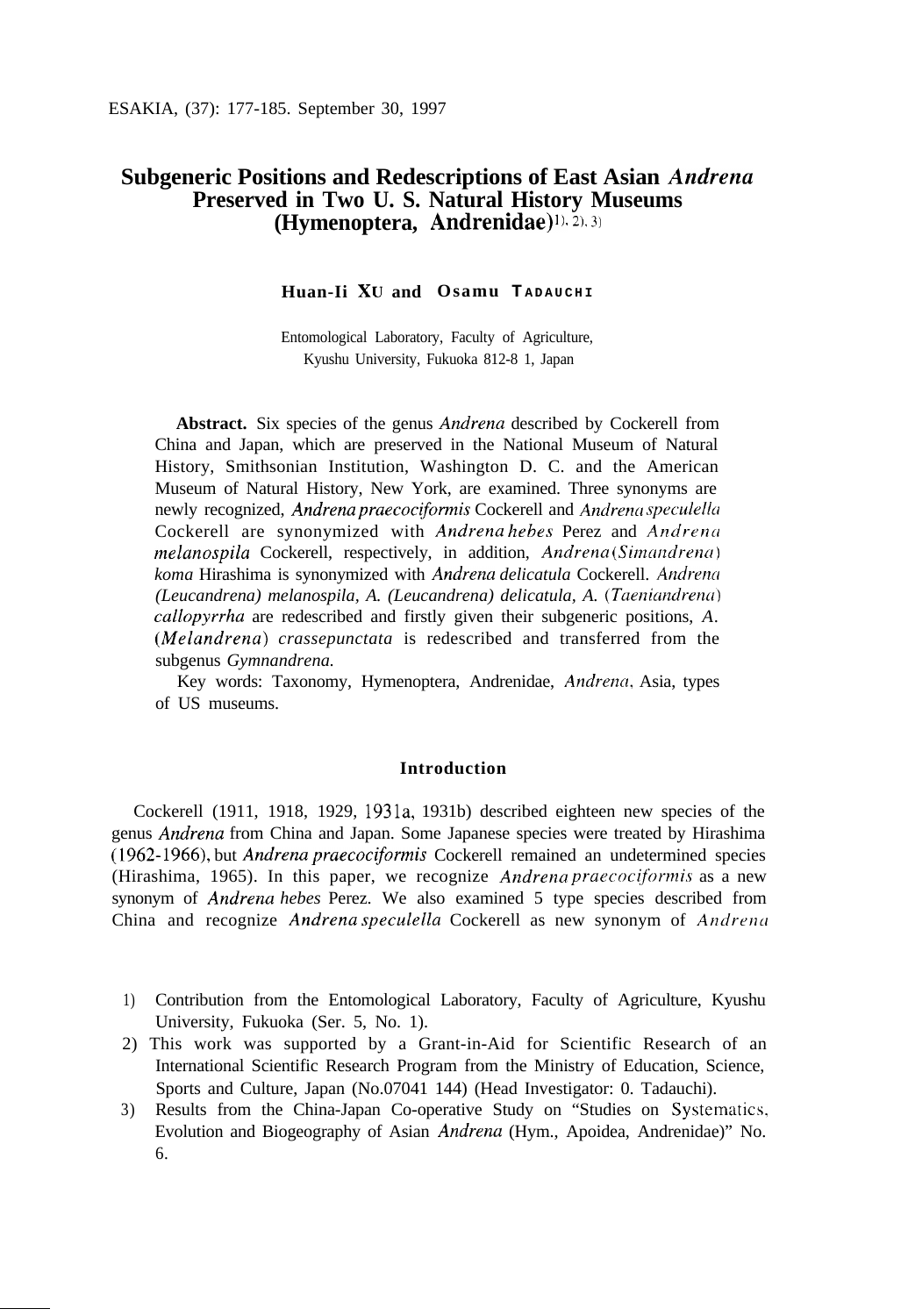*melanospila* Cockerell, in addition, *A. (Simandrena) koma* Hirashima is synonymized with *A. delicaluta* Cockerell. *Andrena (Leucandrena) melanospila, A. (Leucandrena) delicatula* and *A. (Taeniandrena) callopyrrha* are redescribed and firstly given their subgeneric positions, *A. (Melandrena) crassepunctata* is also redescribed and given the subgeneric position.

## 1. *Andrena (Euandrena) hebes* Perez

- *Andrena hebes* Perez, 1905, Bull. Mus. d'Hist. Nat., Paris, 35 [female, Japan]; Cockerell, 1913, Ann. Mag. nat. Hist., (8)11: 154; Alfken, 1932, Mitt. Deut. ent. Ges., 3: 117 [female  $\&$  male]; Uéda, 1954, Trans. Shikou ent. Soc., 4: 50 [in list]: Yasumatsu, 1941, Peking nat. Hist. Bull., 15: 276 [in list].
- *Andrena (Euandrena) hebes:* Hirashima, 1964, J. Fat. Agr., Kyushu Univ., 13: 46-49 [redescription, female  $\&$  male, Japan]; Hirashima, 1966, J. Fac. Agr., Kyushu Univ., 14: 109 [female in key], 119 [male in key]; Tadauchi & Hirashima, 1984, Esakia,  $(22)$ : 108 [female  $\&$  male, in key].
- *Andrena praecociformis* Cockerell, 1911, Proc. U. S. nat. Mus., 40: 243 [male. Japan]; Cockerell, 1913, Ann. Mag. nat. Hist., 8( 11): 190 [male]; Yasumatsu, 1941. Peking nat. Hist. Bull., 15: 279 [in list]; Hirashima, 1965, J. Fac. Agr.. Kyushu Univ., 13: 516. New **synonymy**

*Type material examined:* Holotype male of *Andrena praecociformis* Cockerell, Nishigahara, Tokyo, Japan, No. 13530, U. S. N. M.

*Remarks:* The type of *Andrena praecocfomzis* Cockerell, 19 11 has less black hairs on the face and the sides of propodeum, but it has the characteristics of *A. hehes* Perez. 1905, such as the distinct malar space and the genital capsule with dorsal lobes of gonocoxites more elongate. So we decided *A. praecociformis* is a new synonym of *A. hebes.*

*Distribution:* Japan (Honshu, Sado Is., Shikoku, Kyushu). *Floral records: See* Hirashima (1964).

*Flight records:* Female: mid March to late April. Male: mid March.

### *2. Andrena (Leucandrena) melanospila* Cockerell

(Figs. 1-4)

*Andrena melanospila* Cockerell, 1918, Ann. Mag. nat. Hist., (9)2: 48 1 [female. China]; Yasumatsu, 1941, Peking nat. Hist. Bull., 15: 278 [in list].

*Andrena speculella* Cockerell, 1931, Amer. Mus. Nov., (466): 12 [female, China]; Yasumatsu, 1941, Peking nat. Hist. Bull., 15: 280 [in list]; Wu, 1965. Econ. Insects China IX, Apoidea: 32 [China]. New **synonymy**

Redescription of the type of *melanospila:* **Female:** BL 10.0 mm, WL 8.5 mm.

*Color:* Flagellum reddish brown beneath; mandible almost reddened; wing membrane infumate, veins and pterostigma reddish brown; tibia1 spurs yellowish: posterior depressions of metasomal terga reddish brown.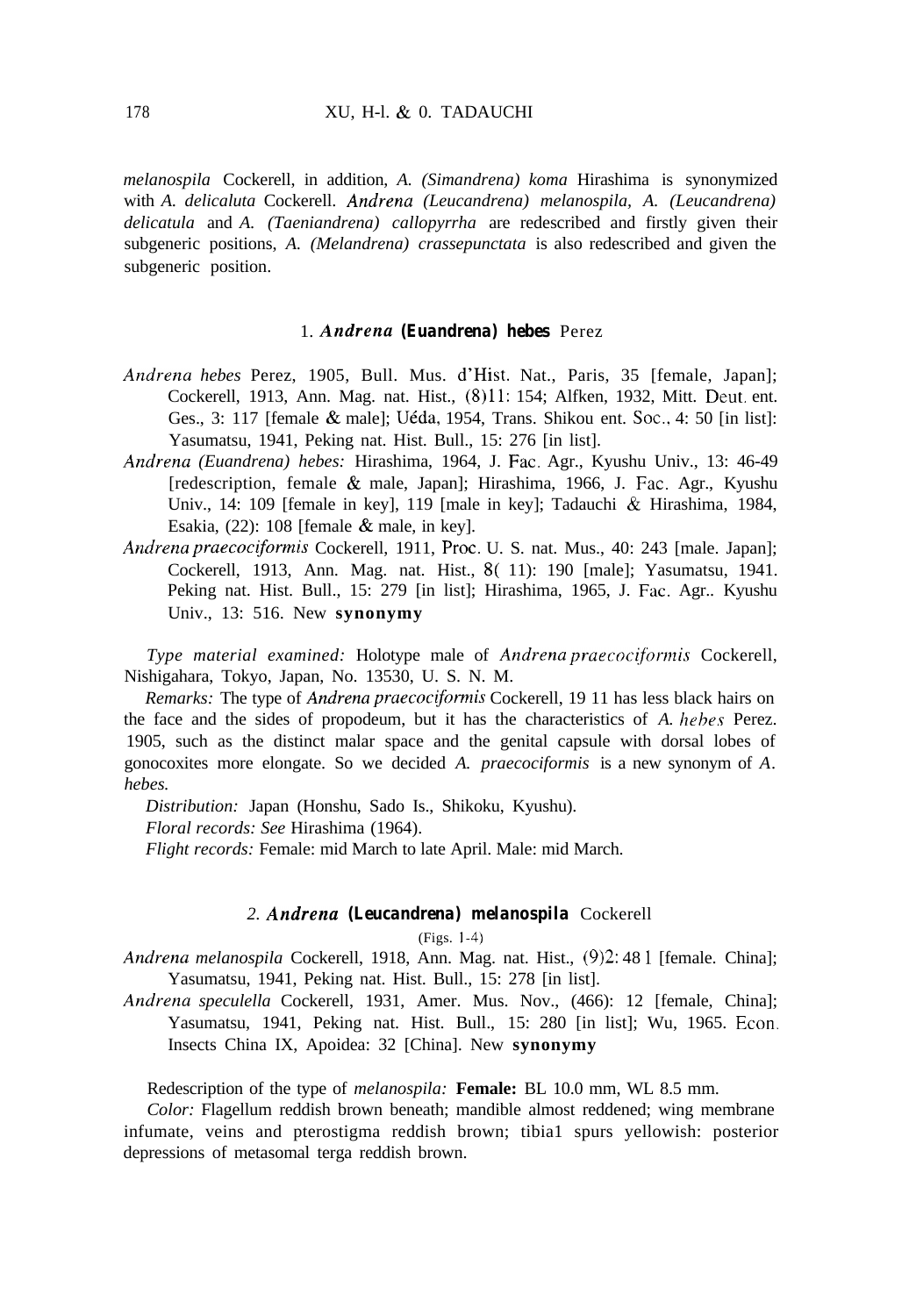

**Figs. l-4.** *Andrena (Leucandrena) melanospila* Cockerell, 1: dorsal view of the whole body; 2: head in frontal view; 3: propodeum; 4: metasomal terga.

Pubescence: Hairs on head and thorax dense, dull whitish to bright brown: those on clypeus short  $(200-250\mu)$ , sparser medially, denser at extreme angle area: those on vertex  $(300-500\mu)$ , sparse, bright brown; those on genal area more or less dense, whitish: facial fovea brown. Hairs on mesoscutum  $(400-500\mu)$ , bright brown posteriorly. paler anteriorly; those on scutellum and metanotum long, dense and yellowish: propodeal corbicula well developed with complete anterior fringes, without internal hairs: mesepisternum with long, whitish hairs; trochanteral floccus perfect, whitish; femoral floccus dense; tibia1 scopal hairs moderately long, simple, whitish in front, bright brown above. Hairs on metasomal terga scanty except  $T_{1-2}$  with long (400-600 $\mu$ ), whitish hairs;  $T_{3-4}$  with short hairs at sides;  $T_{2-4}$  with complete white hair bands apically; caudal fimbria brown;  $S_{2-4}$  with long white subapical fimbriae,  $S_5$  with brown fimbria.

*Structure: Head:* HL / HW = 0.78. HW :  $MSW$ : MtW = 3.0 : 3.0 : 3.2. Vertex finely tessellate. OOD : POD : OCD =  $0.6 : 0.4 : 0.2$ . FL<sub>1</sub> < FL<sub>2</sub> + 3, FL;! = FL3. Eyes with inner margins paralleled. Facial fovea slightly exceeding below a line at lower margins antenna1 fossae, broad,  $FVL = 1.1$  mm,  $FVW = 0.5$  mm. Facial quadrangle broader than long (about 2.2 : 2.0). Clypeus smooth and shiny except weakly tessellate laterally. surface with broad, median longitudinal impunctate space, sparse  $PP\varphi 20-40\mu$ , irregular in distribution, dense  $PP\varphi 10\mu$ , IS < 0.5 at extreme angle area, CPL = 1.0 mm. Process of labrum moderate, triangular, obtuse and convex apically. Lower paraocular area densely tessellate with close PP. Malar space linear. Genal area broader than eye. GW :  $EW = 0.8$ : 0.6, surface weakly tessellate posteriorly, smooth and shiny near eye with close PP. *Mesosoma:* Pronotum with distinct humeral angle and ridge, median longitudinal suture at anterior margin of dorsum obscure, surface densely tessellate.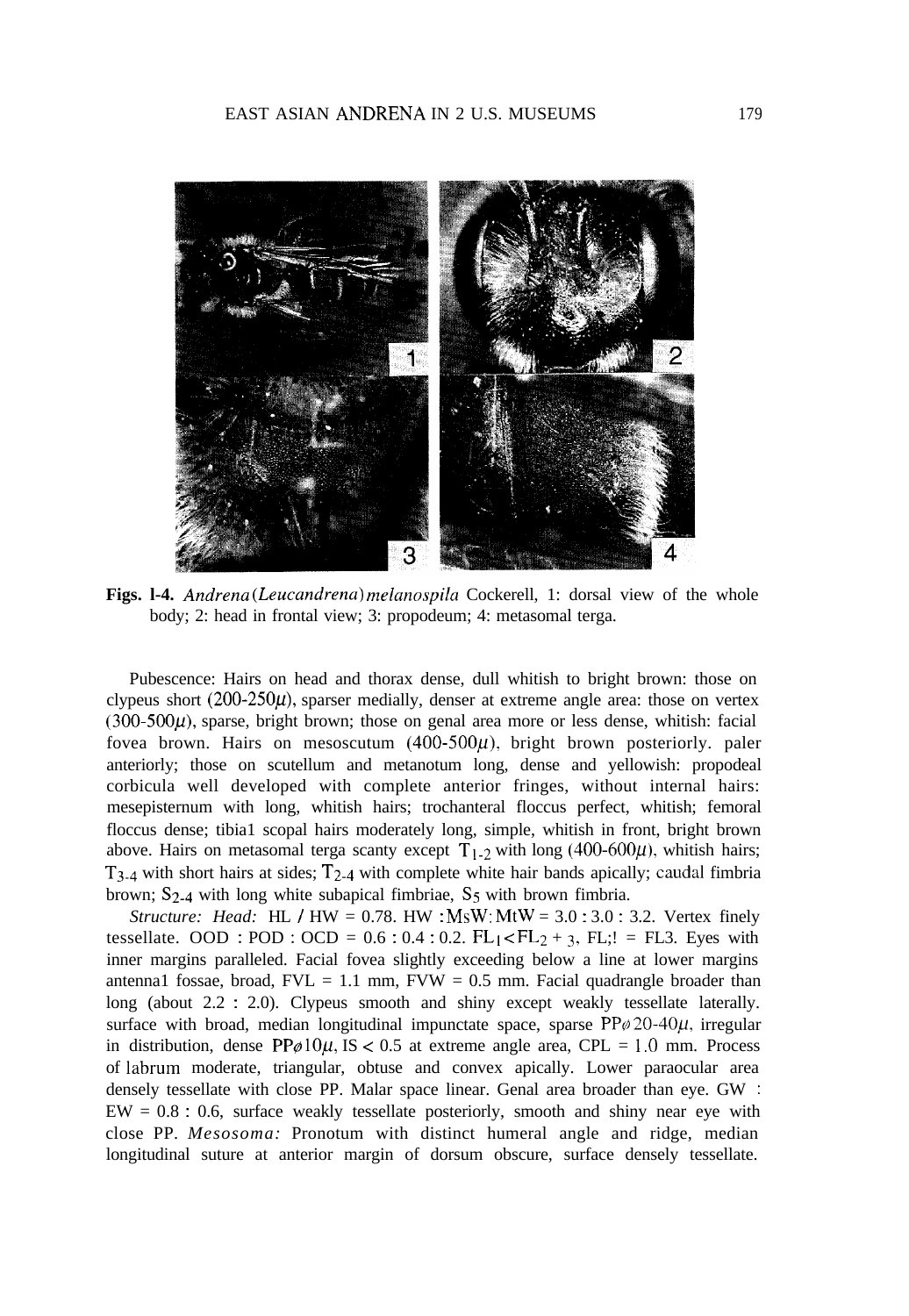Mesoscutum shagreened anteriorly, finely tessellate at rest of area, with  $PP\varphi 20\mu$ , IS < 1, sparser medially. Scutellum smooth and shiny with  $PP\phi 20\mu$ , IS < 0.5, irregular in distribution. Propodeal enclosure large, finely granulate all over: dorsal face weakly roughened. Mesepisternum shagreened by coarse tessellation. Metasoma: Metasomal terga strongly tessellate, impunctate; posterior depressions of terga narrow, well indicated. Pygidial plate U-shaped with raised triangular area.  $S<sub>2-5</sub>$  densely tessellate with close PP except  $S_{2-3}$  weakly tessellate basally, impunctate.

*Type material examined:* Holotype female of *melanospila,* Soochou, China (N. Gist Gee, 120), No. 23136, U. S. N. M.; Holotype female of speculella, Zi-ka-wei. Shanghai, China, 11. iv. 1925 (0. Piel).

*Remarks:* We found this species also distributed in Shanghai and Zhejiang Province. China. We will describe the male of this species in another paper.

*Distribution:* China (Shanghai, Jiangsu and Zhejiang Provs.).

*Floral record: Rubus hirsutus.*

*Flight records:* Female: late March to mid April.

## 3. *Andrena (Leucandrena) delicatula* Cockerell

#### (Figs. 5-8)

*Andrena delicatula* Cockerell, 1918, Ann. Mag. nat. Hist., (9)2: 481-482 [male, China]; Yasumatsu, 1941, Peking nat. Hist. Bull., 15: 275 [in list].

*Andrena (Simandrena) koma* Hirashima, 1952, Mushi, 24: 32 [female, Korea]; Tadauchi & Lee, 1992, Esakia, (32): 51 [Korea]; Tadauchi & Xu, 1995, Esakia, (35): 210 [China, Korea]. New **synonymy**

Redescription of the type: **Male:** BL 8.0 mm, WL 7.0 mm.

*Color:* Flagellum reddish brown beneath; mandible with apical third reddened: wing membrane infumate, veins and pterostigma reddish yellow; tibia1 spurs ochraceous: posterior depressions of metasomal terga dark ferruginous.

*Pubescence:* Hairs on head and thorax abundant, white to pale yellowish; those on clypeus long (600-700 $\mu$ ), dense, white; those on antennal area mixed with bright brown; those on vertex (400-600 $\mu$ ), dull whitish; those on genal area white mixed with bright brown. Hairs on dorsum of thorax  $(400-600\mu)$ , dull whitish; those on mesepisternum white below, duller above; legs with white hairs. Hairs on metasomal terga short and sparse, those on  $T_1(300\mu)$ , whitish at basal area;  $T_{2-4}$  with white hair bands lateroapically; S<sub>2-5</sub> with not well-formed subapical fimbriae.

*Structure: Head: HL / HW = 0.77. HW : MsW : MtW = 2.6 : 2.2: 2.2. Vertex densely* tessellate to roughened. OOD :  $POD : OCD = 0.6 : 0.4 : 0.2$ .  $FL_1 = FL_2$ ,  $FL_1$  slender toward base, FL2 longer than broad. Eyes with inner margins slightly converging toward mandibles. Clypeus convex medially, surface densely shagreening with coarse PP, CPL  $= 0.7$  mm. Process of labrum moderate, broad and short, the ratio about 4 : 1, entire at apex. Lower paraocular area as in clypeus. Malar space linear. Genal area broader than eye, GW : EW =  $0.8$  : 0.6, surface densely tessellate with obscure PP. Mesosoma: Pronotum with distinct humeral angle and ridge, lateral surface with slanting rugulae behind ridge, the rest part densely tessellate. Mesoscutum finely shagreened. Scutellum finely tessellate anteriorly, densely tessellate posteriorly. Propodeal enclosure roughened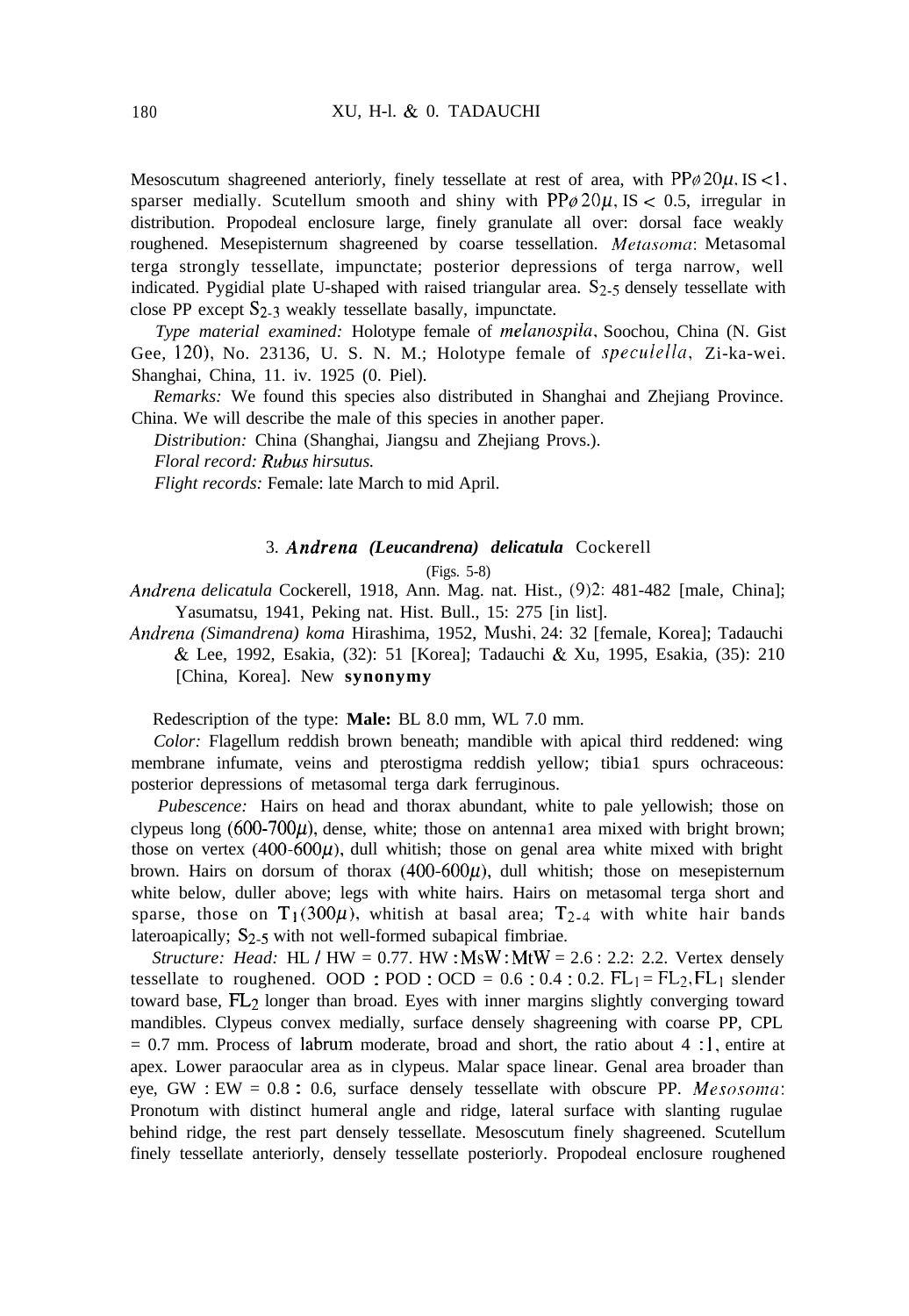

**Figs. 5-S.** *Andrena (Leucandrena) delicatula* Cockerell, 5: dorsal view of the whole body; 6: head in frontal view; 7: propodeum; 8: metasomal terga.

with transverse rugulae apically; dorsal face roughened, but weaker than in enclosure. Mesepisternum shagreened. Legs normal. *Metasoma:* Metasomal terga weakly tessellate. shiny with microscopic fine PP; posterior depressions of terga well indicated. Fraud pygidial plate appearing.  $S_2$ -5 smooth and shiny, nearly impunctate.

*Type material examined:* Holotype male, Soochou, China (N. Gist Gee, 121), No. 23 187, U. S. N. M.

*Remarks:* We found it also distributed in Shanghai and Zhejiang Province, China and the female is *Andrena (Simandrena) koma* Hirashima. This species can be separated from *Andrena melanospila* Cockerell by the more tessellated clypeus, the broader process of labrum and the rugulosed propodeal enclosure basally in both sexes.

*Distribution:* China (Shanghai, Zhejiang Prov.); Korea (southern and central Korea). *Floral record:* China: *Rubus hirsutus.*

*Flight records:* Female: late April to late May. Male: late March to mid April.

## *4. Andrena (Taeniandrena) callopyrrha* Cockerell

(Figs. 9- 12)

*Andrena callopyrrha* Cockerell, 1929, Entomologist, 62: 205 [female, China]; Cockerell. 193 1, Amer. Mus, Nov., (452): 3 [male, China]; Yasumatsu, 1941, Peking nat. Hist. Bull., 15: 274 [in list].

Redescription of the type: **Female:** BL 10.5 mm, WL 8.0 mm.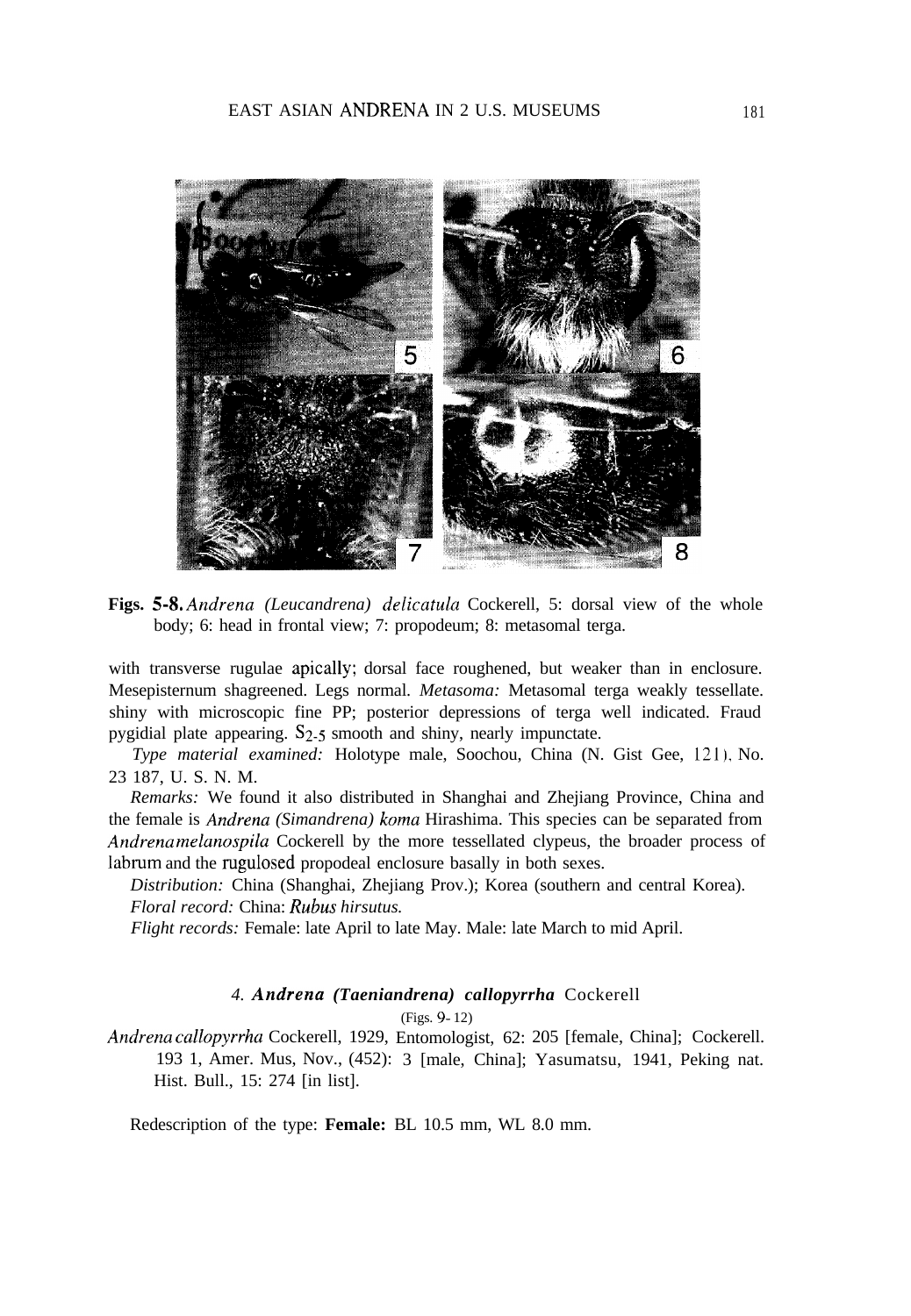*Color:* Flagellum dark reddish brown beneath except FL<sub>1</sub> yellow basally; mandible with apical third reddened; wing membrane subhyaline, veins and pterostigma yellowish brown; legs reddish brown, tibia1 spurs ochraceous; posterior depressions of metasomal terga reddish brown.

*Pubescence:* Hairs on head vellow except antennal area reddish vellow; those on clypeus short (250-500 $\mu$ ), dense basally, scanty apically; those on vertex short (300 $\mu$ ). dense; facial fovea brown. Hairs on thorax reddish yellow except mesepisternum vellowish; those on mesoscutum and scutellum short  $(200\mu)$ , those on metanotum dense: propodeal corbicula moderately developed, with long dorsal fringes, interior with sparse simple hairs; trochanteral floccus perfect, yellowish; femoral floccus dense: tibia1 scopa well developed, golden yellow, composed of long, simple hairs in front, weakly branched hairs above. Hairs on metasomal terga scanty,  $T_1$  with short, lateral white fringes;  $T_{2-4}$  with white hair bands, interrupted on  $T_{2-3}$ ; caudal fimbria golden yellow: S<sub>2</sub>. <sup>5</sup> with long lateral subapical fimbriae.

**Structure: Head:** HL / HW = 0.86. HW :  $M_s$  :  $M_t = 3.5 : 3.2 : 3.2$ . Vertex densely tessellate, not roughened. OOD : POD : OCD =  $0.7 : 0.5 : 0.3$ .  $FL_1 = FL_{2+3}$ .  $FL_2 = FL3$ ,  $FL_2$  as long as broad. Eyes with inner margins subparalleled. Facial fovea exceeding below a line at lower margins antenna1 fossae, broad,  $FVL = 1.4$  mm,  $FVW =$ 0.6 mm. Facial quadrangle broader than long (about 2.5 : 2.3). Clypeus flattened, surface shagreened with obscure PP, median longitudinal impunctate line obscure, CPL = 1.2 mm. Process of labrum trapezoidal, broad and short, the ratio about 5 : 1, surface with curved rugulae, shiny medially with apex emarginate; surface below process smooth and shiny with median crista. Lower paraocular area weakly tessellate with crowded  $PP\varphi$ 



**Figs. 9-12.** *Andrew (7'aeniandrena) callopyrrha* Cockerell, 9: dorsal view of the whole body; 10: head in frontal view; 11: propodeum; 12: metasomal terga.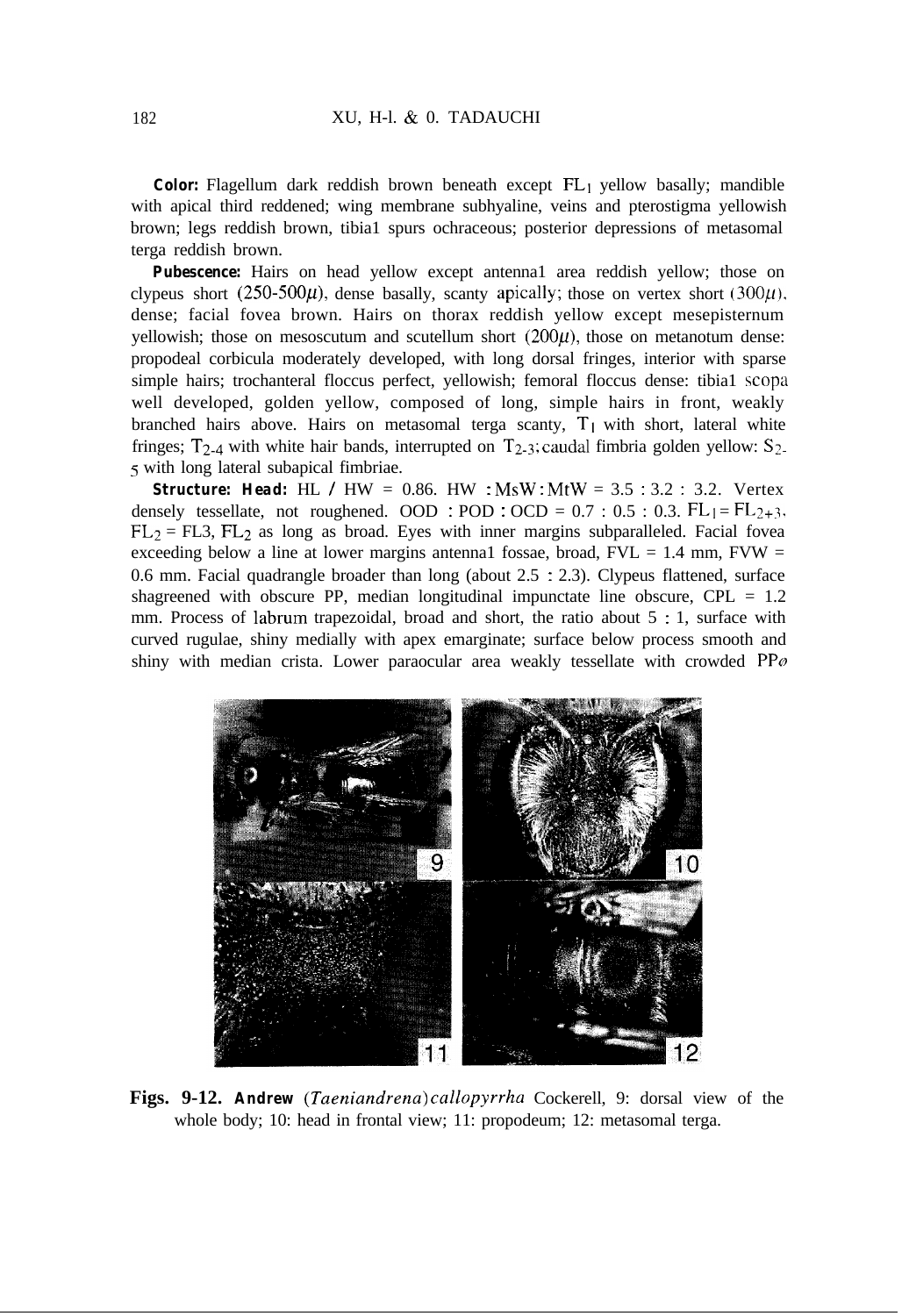$20\mu$ , IS c 0.5. Malar space rather short, about one-sixth as long as broad. Genal area as broad as eye,  $GW : EW = 0.8 : 0.8$ , surface finely shagreened posteriorly, smooth and shiny near eye. *Mesosoma:* Pronotum without humeral angle and ridge, surface shagreened. Mesoscutum weakly tessellate and shiny except shagreened anteriorly and laterally, with PP $\phi$ 20 $\mu$ , IS = 0.5-l. Scutellum as in mesoscutum. but PP sparser. Propodeal enclosure ill defined, roughened all over; dorsal face rugosed by coarse punctation. Mesepisternum weakly roughened anteriorly, densely tessellate posteriorly. Middle basitarsus as broad as hind basitarsus. *Metasoma:* metasomal terga finely tessellate;  $T_1$  nearly impunctate basally, weakly punctate on subapical area;  $T_{2-4}$  with dense minute PP, IS  $=1$ , sparse on apical area; posterior depressions of metasomal terga well indicated. Pygidial plate V-shaped, without raised triangular area.  $S<sub>2</sub>$ -5 finely tessellate as in terga.

*Type material examined:* Holotype female, Tsinan, China, No. 553 16, U. S. N. M.

*Remarks:* This species is similar to *Andrena wilkellu* (Kirby). It can be separated from *wilkella* by the propodeal enclosure roughened all over, the clypeus densely tessellate without obvious PP and median impunctate space and less tessellation on dorsum of thorax in female.

*Distribution:* China (Shandong Prov.).

*Floral record:* Not available.

*Flight record:* Female: early April.

# *5. Andrena (Melandrena) crassepunctata* Cockerell

(Figs. 13- 16)

*Andrena crussepunctata* Cockerell, 1931, Amer. Mus. Nov., (466): lo- 1 1 [female, China]; Yasumatsu, 1941, Peking nat. Hist. Bull., 15: 275 [in list]; Kim, 1970. Ill. Encycl. Faun. Fl. Korea, 1 l(3): 659-660 [Korea].

*Andrenu crassipunctatu* [sic]: Wu, 1965, Econ. Insects China IX, Apoidea: 32 [China].

- *Andrenu (Gymnandrena) crussepunctata:* Hirashima, 1957, Mushi. 30: 63 [China, Korea].
- *Andrena (Gymnundrena) crusspunctata* [sic]: Kim *et al.,* 1990, Ent. Res. Bull., 16: 2-3 [Korea]; Shin *et al.*, 1994, Check List Insects Kor., 266 [in list].

Redescription of the type: **Female:** BL 13.2 mm, WL 11.4 mm.

*Color:* Flagellum yellowish brown beneath; mandible reddened apically; wing membrane subhyaline, dark brown, paler at apex, veins black and pterostigma dark brown with black margin; tibia1 spurs reddened; posterior depressions of metasomal terga dark reddish brown.

*Pubescence:* Hairs on head and thorax dense; those on clypeus long  $(600-700\mu)$ . black; those on antenna1 and genal areas black; those on vertex moderately long  $(500\mu)$ . black; facial fovea brown. Hairs on dorsum of thorax long (700-800 $\mu$ ), yellow; those on mesepisternum black below, yellow above; propodeal corbicula well developed with dense hairs, brown with internal simple hairs; trochanteral floccus perfect. brown; femoral floccus dense; tibia1 scopal hairs long, simple, brown. Hairs on metasomal terga scanty, without hair band; caudal fimbria black;  $S_{2-5}$  with complete black subapical fimbriae.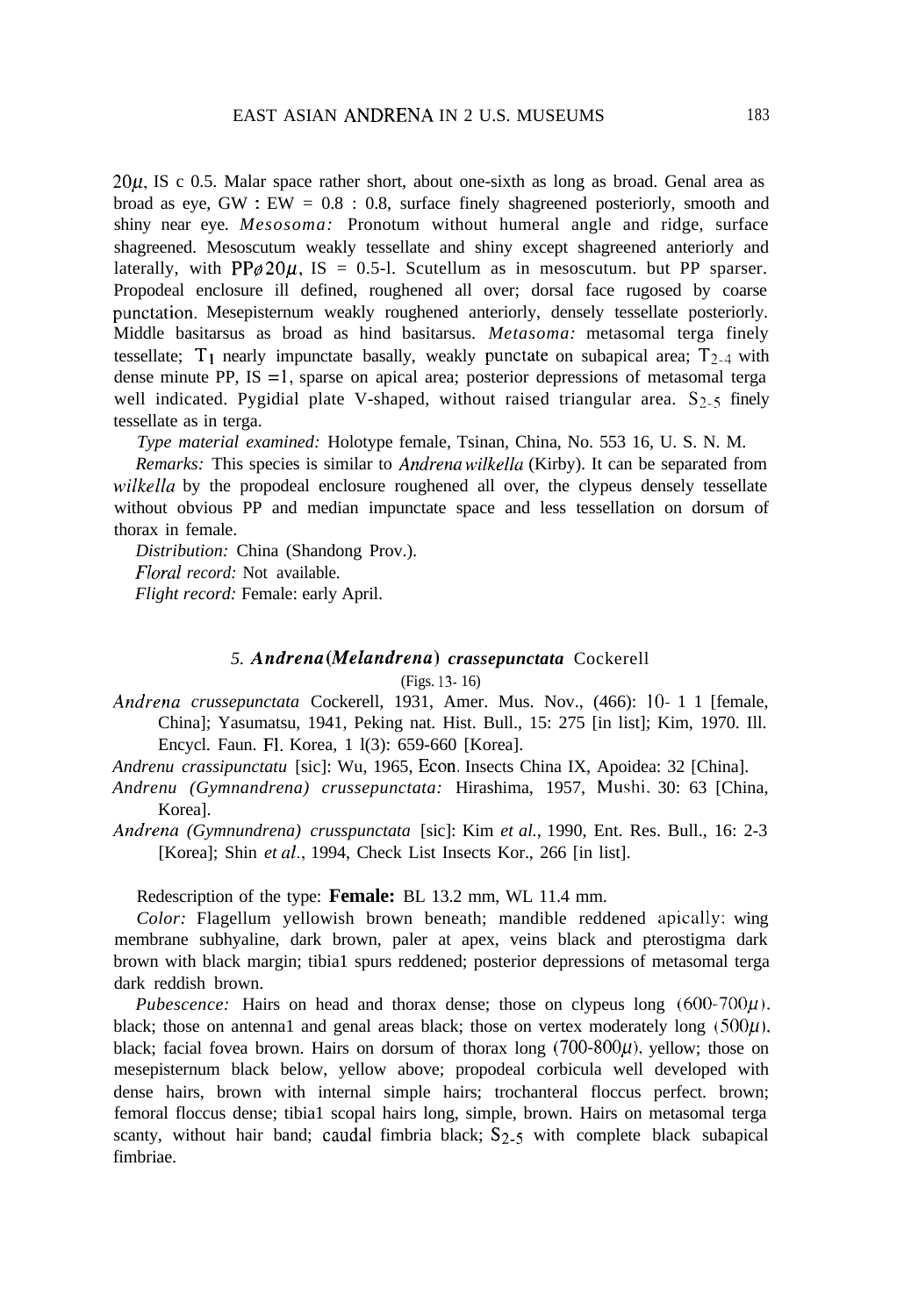

**Figs. 13-16.** *Andrena (Melandrena) crassepunctutu* Cockerell, 13: dorsal view of the whole body; 14: head in frontal view; 15: propodeum; 16: metasomal terga.

*Stra-ture: Head:* HL / HW = 0.87. HW : MsW : MtW = 3.9 : 4.3 : 5.0. Vertex densely tessellate to roughened. OOD :  $POD : OCD = 0.8 : 0.5 : 0.4$ . FL<sub>1</sub> slightly shorter than  $FL_{2+3}$ ,  $FL_2$  subequal to FL3. Eyes with inner margins paralleled. Facial fovea deep, separated from inner margin of eye by broad punctate space, far exceeding below a line at lower margins antenna1 fossae,  $FVL = 1.7$  mm,  $FVW = 0.4$  mm. Facial quadrangle broader than long (about 2.9 : 2.7). Clypeus well convex, surface with rugoso-punctate, with  $PP\varphi$  40 $\mu$ , IS < 0.5, smaller at lateral angle, with median longitudinal impunctate space,  $CPL = 1.5$  mm. Process of labrum trapezoidal, large, entire apically. Lower paraocular area finely tessellate with  $PP\varphi 20\mu$ , IS c 1. Malar space nearly linear. Genal area broader than eye, GW :  $EW = 1.2$  : 0.8, surface densely tessellate posteriorly. smooth and shiny with sparse PP near eye. *Mesosomu:* Pronotum without humeral angle and ridge, surface shagreened with close PP. Mesoscutum and scutellum dulled by coarse tessellation with crowded  $PP\varphi 20\mu$ , IS < 0.5. Propbdeal enclosure wrinkled at basal half. densely tessellate apically; dorsal face roughened by coarse punctation. Mesepisternum shagreened anteriorly with  $PP\phi 30\mu$ , IS = 1, densely tessellate posteriorly. *Metasoma*: Metasomal terga weakly tessellate, feebly shiny;  $T_1$  with  $PP\phi$ 10-20 $\mu$ , IS < 1 laterally and apically, sparser and irregular in distribution mediobasally;  $T_{2-4}$  with PP $\phi$  20 $\mu$ , IS < 0.5 laterally, sparser medially and apically; posterior depression on  $T_2$  narrow. on  $T_{3-4}$ broad, well indicated. Pygidial plate large, U-shaped, with raised triangular area.  $S_{2-5}$ densely tessellate with crowded PP except apical areas smooth and shiny, impunctate.

*Type material examined:* Holotype female, Zô-Zè, Kiang-Sou, Chine, April 17. 1930 (Pie1 No. 36), AMNH.